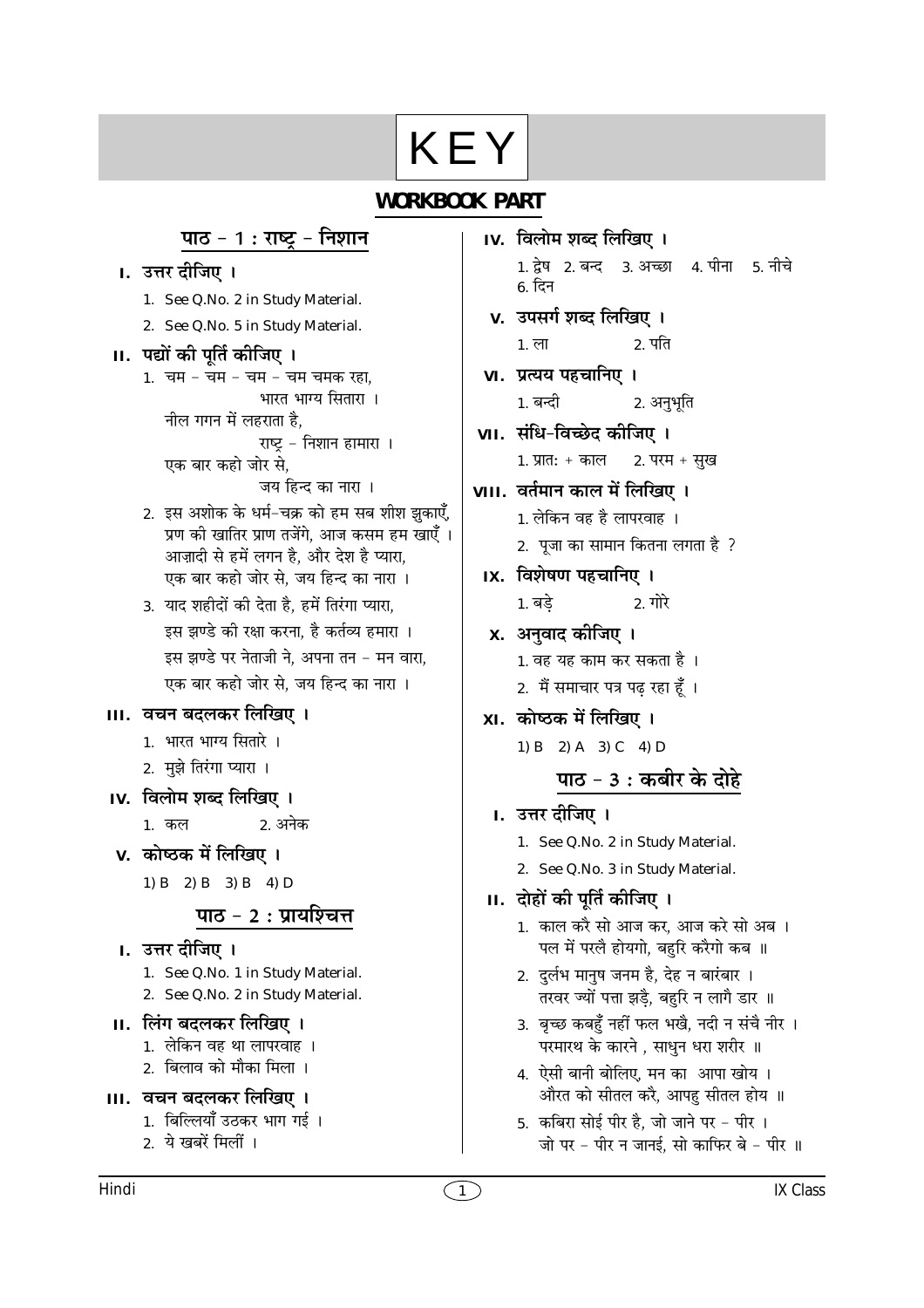| III.  वचन बदलकर लिखिए ।                                                                                   |  |
|-----------------------------------------------------------------------------------------------------------|--|
| 1. वृक्ष कभी फल नहीं खाता ।                                                                               |  |
| 2. पेड़ से पत्ते झड़ते है ।                                                                               |  |
| IV. संधि विच्छेद कीजिए ।                                                                                  |  |
| 1. राम + आनन्द   2. वेद + अन्त                                                                            |  |
| v.  कोष्ठक में लिखिए ।                                                                                    |  |
| $1)$ A<br>$2)$ C                                                                                          |  |
| पाठ - 4 : पत्र-लेखन - 1                                                                                   |  |
| I. उत्तर दीजिए ।                                                                                          |  |
| See Q.No. 1 in Study Material.<br>1.                                                                      |  |
| 2. See Q.No. 2 in Study Material.                                                                         |  |
| II. वचन बदलकर लिखिए ।                                                                                     |  |
| 1.  तुम्हारे साथ बीमरियाँ लगी रहती हैं ।                                                                  |  |
| 2. ये काम ठीक समय पर करो ।                                                                                |  |
| III.  विलोम शब्द लिखिए ।                                                                                  |  |
| 1. दिन   2. अप्रसन्न                                                                                      |  |
| IV. प्रत्यय परचानिए ।                                                                                     |  |
| $1. \xi$<br>2.5                                                                                           |  |
| v.  भविष्यत् काल में लिखिए ।                                                                              |  |
| 1.  तुम्हारा पत्र मिलेगा  ।                                                                               |  |
| 2. हमें यह जानकर खुशी होगी ।                                                                              |  |
| VI. कारक चिह्नों से भरिए ।                                                                                |  |
| 1. को<br>2. से                                                                                            |  |
| VII.  अपने पिता को इस पत्र का जवाब दीजिए ।                                                                |  |
| आलमपल्ली.                                                                                                 |  |
| दिनांक : 28–8–2011.                                                                                       |  |
| प्रेषक :<br>राघवेन्द्रराव,                                                                                |  |
| नौवीं कक्षा,                                                                                              |  |
| ज़िला प्रजा परिषद हैस्कूल,                                                                                |  |
| आलमपल्ली.                                                                                                 |  |
| रंगारेड्डी ज़िला                                                                                          |  |
| पूज्य पिताजी,                                                                                             |  |
| सादर प्रणाम ।                                                                                             |  |
| आपका पत्र आज ही मिला । आपकी मूल्यवान<br>सूचनाओं से मुझे बड़ी खुशी हो रही है । मैं कुछ दिन पहले            |  |
| डाक्टर के यहाँ गया । उन्होंने भी ठीक यही सूचनाएँ दी हैं।                                                  |  |
| तबसे मैं अपने भोजन पर विशेष ध्यान दे रहा हूँ । मिर्च-                                                     |  |
| मसालेदार भोजन से परहेज कर रहा हूँ । मैं अपने भोजन<br>में दाल, चना, गेहूँ, आलू, केले, दूध, दही, घी, मक्खन, |  |
|                                                                                                           |  |

सब्जी, फल और नींबू आदि ले रहा हूँ । आपके कहने के अनसार जो पौष्टिक तत्व से भरे हैं ।जल भी श्रम के अनसार अधिक मात्रा में पी रहा हूँ । आपके पत्र पाने के बाद अब<br>मैं ने समय – सारिणी भी बना ली है । उसके अनुसार पढ़ना-लिखना, खेलना - कूदना, भ्रमण और व्यायाम जैसे हर काम समय पर कर रहा हूँ । अब मूझे न कोई कमज़ोरी है और नाहिं कोई बीमारी । मैं बिलकुल स्वस्थ हूँ । आप लोगों को चिन्ता करने की आवश्यकता नहीं है । मैं दशहरे को छुट्टियों में घर आऊँगा ।

माताजी को प्रणाम । भाई रमेश और बहन कल्पना दोनों को प्यार ।

```
आपका प्रिय पुत्र
```
राघवेन्द्रराव ।

पता $:$ श्री हनुमंतराव जी, श्रीनगर कालनी. पाँचवी लेन. कोत्तगूडेम ।

#### VIII. अनुवाद कीजिए ।

- 1. डरो मत ।
- 2. तेलुगु में लिखो ।

### IX. कोष्ठक में लिखिए।

1) A 2) A 3) D 4) B 5) C

## पाठ - 5 : चन्द्रशेखर आज़ाद

### I. उत्तर दीजिए ।

- 1. See Q.No. 1 in Study Material.
- 2. See Q.No. 5 in Study Material.
- II. लिंग बदलकर लिखिए ।
	- 1. कुछ दिनों के बाद उस बालिका को जज़ के सामने पेश किया गया ।
	- 2. क्रान्तिकारी दल की नेत्री बनी ।

## III. वचन बदलकर लिखिए ।

- 1. जीवन की घटनाएँ यहाँ दी जा रही हैं ।
- 2. आज़ाद की जाँघ में गोलियाँ धंस गईँ ।
- 3. आज़ाद की मृत्यु बड़ी विचित्र परिस्थितियों में हुई।

# IV. विलोम शब्द लिखिए ।

- 1. सहयोग 2. अप्रसिद्ध
- v. भूतकाल में बदलकर लिखिए ।
	- 1. योगदान रहा था ।
	- 2. तुम्हारा नाम क्या था ?
- VI. सही कारक चिह्नों से भरिए।
	- 2. को  $1.$  का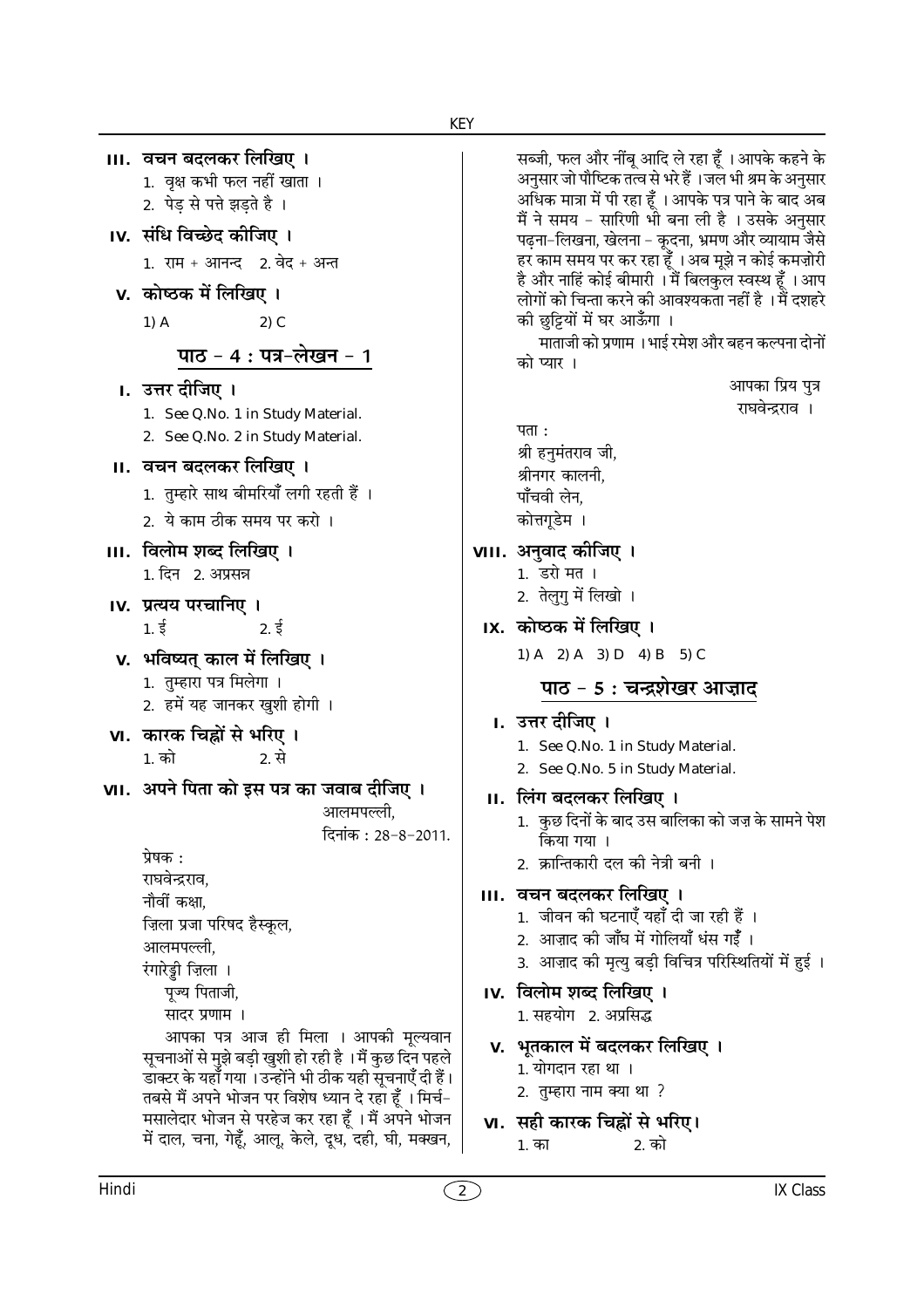1. मैं उसे नहीं जानता हूँ । 2. तुम कैसे हो ? VIII. कोष्ठक में लिखिए। 1) C 2) B 3) A 4) D पाठ - 6 : सूरदास के पद I. उत्तर दीजिए । 1. See Q.No. 3 in Study Material. 2. See Q.No. 5 in Study Material. II. दोहों की पूर्ति कीजिए । 1. सोभित कर नवनीत लिये । घुटुरुन चलत रेनु तन मंडित, मुख दधि लेप किये ॥ 2. चारु कपोल लोल लोचन, गोरोचन तिलक दिये । लट लटकनि मनु, मत्त मधुप गन, मादक मधुहिं पिये ॥ 3. कठला कंठ बज्र केहरि नख, राजत रुचिर हिये । धन्य 'सूर' एको पल या सुख, का सत कल्प जिये ॥ 4. मैया मोरी, मैं नहीं माखन खायो । भोर भयो गैयन के पाछे, मधुबन मोहिं पठायो ॥ चार पहर बंसीबट भटक्यो, सांझ परे घर आयो । मैं बालक बाहिंयन को छोटो, छींको केहि बिधि पायो ॥ 5. ग्वाल बाल सब बैर परे हैं, बरबस मुख लपटायो । तू जननी मत की अति भोरी, इनके कहे पतियायो ॥ जिय तेरे कछु भेद उपजि है, जानि परायो जायो । यह ले अपनी लकुटि कमरिया, बहुतहिं नाच नचायो। 'सूरदास' तब बिहंसि जसोदा, लै उर कंठ लगायो ॥ III. पर्यायवाची शब्द लिखिए । 1. हाथ 2. आँख 3. सिंह 4. मन 5. गाल 6. शरीर 7. बालों का गुच्छा 8. सुन्दर - सजीला IV. हिन्दी में अनवाद कीजिए । 1. गुस्सा मत करना 2. अर्थ लिखिए । v. कोष्ठक में लिखिए । 1) C 2) D 3) D 4) B 5) D पाठ - 7 : पर्यावरण और प्रदूषण I. उत्तर दीजिए । 1. See Q.No. 1 in Study Material. 2. See Q.No. 2 in Study Material. II. वचन बदलकर लिखिए । 1. रेलगाडियाँ धुँआँ उगलती हैं । 2. नालियाँ साफ़ नहीं हैं ।

VII. हिन्दी में अनवाद कीजिए ।

III. विलोम शब्द लिखिए । 1. बेअसर 2. अनुपयोग IV. वाक्यों में प्रयोग कीजिए । 1. प्रदूषण से कई बीमारियाँ फैलती हैं । 2. गंगा नदी का जल पवित्र माना जाता है । v. प्रेरणार्थक क्रियाएँ बनाइए । 1. चल चलना चलाना चलवाना १ देख देखना दिखाना दिखलाना खिलवाना 3. खा खाना खिलाना VI. भविष्यत् काल में बदलकर लिखिए । 1. वर्षा नियमित रूप से नहीं होगी । 2. हमारे यहाँ पेड लगाना पुण्य कार्य माना जायेगा । VII. विशेषण पहचानिए । 1. आस-पास, बडे - बडे 2. रक्षा VIII. कोष्ठक में लिखिए । 1) B 2) A 3) B पाठ - 8 : दीवाली I. उत्तर दीजिए । 1. See Q.No. 2 in Study Material. 2. See Q.No. 3 in Study Material. II. 'हाँ' या 'नहीं' में उत्तर दीजिए ।  $1.75\pm 2.5$   $3.5$ III. पर्यायवाची शब्द लिखिए । 1. रोशनी 2. मीठा 3. हत्या 4. शैतान 5. बारिश 6. फूल 7. शुरू 8. घी IV. विलोम शब्द लिखिए । 1. अमावास्या 2. नाराज़ 3. दु:ख 4. अमीर 5. अंत 6. कृतघ्न 7. अनित्य 8. पराजय v. उचित शब्द चुनकर पूरा कीजिए । 2. बनी हई है  $1.$  होती है VI. वचन बदलकर लिखिए । 1. लक्ष्मी की पूजाएँ होती हैं । 2. इस अवसर पर दीप जलते हैं । VII. सही कारक चिह्नों से भरिए ।  $1.\overline{25}$ 2. की. क<u>ी</u> VIII. कोष्ठक में लिखिए ।  $1)$  A  $2)$  A  $3)$  B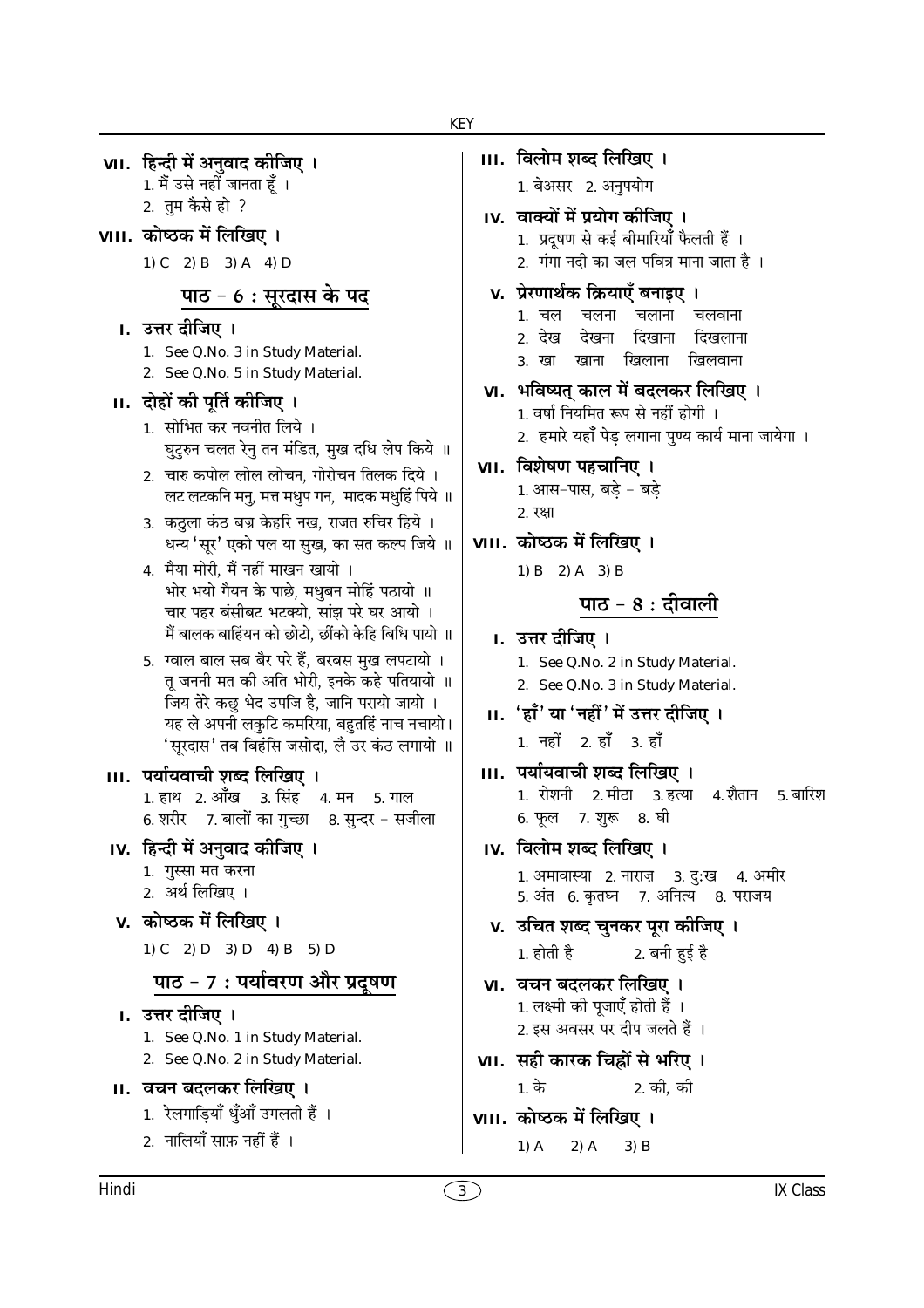## पाठ - 9 : कर्तव्य

| उत्तर दााजए |
|-------------|
|-------------|

- 1. See Q.No. 1 in Study Material.
- 2. See Q.No. 2 in Study Material.
- II. पर्यायवाची शब्द लिखिए । 1. अधिक 2. अपना
- III. विलोम शब्द लिखिए । 1. सहित 2. मृत्यु
- IV. हिन्दी में अनवाद कीजिए ।
	- 1. तम क्यों रो रहे हो ?
	- 2. वह गाँव अन्ध प्रदेश में है ।
	- 3. गस्सा मत करो।
- v. प्रेरणार्थक क्रियाएँ बनाइए ।
	- 1. पीट पीटना पिटाना पिटवाना
	- 2. बोल बोलना बलाना बलवाना
	- 3 लिख लिखना लिखाना लिखवाना
	- 4 काट काटना कटाना कटवाना
- VI. कोष्ठक में लिखिए ।
	- 1) A 2) B 3) D

# पाठ - 10 : महारानी लक्ष्मीबाई

### I. उत्तर दीजिए ।

- 1. See Q.No. 3 in Study Material.
- 2. See Q.No. 5 in Study Material.
- II. लिंग बदलकर लिखिए ।
	- 1. मन के पिता का स्वर्गवास हो गया ।
	- 2. गंगाधर राव ने एक बच्ची को गोद लिया ।
- III. वचन बदलकर लिखिए ।
	- 1. सदा के लिए अपनी आँख मूँद ली ।
	- 2. चाहे मुझे अपना प्राण ही क्यों न देना पड़े ।
- IV. विलोम शब्द लिखिए ।
	- 1. अन्दर 2. आकाश / गगन
- v. संधि-विच्छेद कीजिए ।  $1.$ वीर + अंगना <u> 2. नि: + संतान</u>
- VI. उपसर्ग पहचानिए । 1. बल  $2. \overline{5}$

था ।

2. See Q.No. 3 in Study Material.

## II. पद्यों की पर्ति कीजिए ।

- 1. जो फूल फला करते हैं. वे हलके रंगों के होते हैं । जो बडे आदमी होते हैं. वे सीधे-सादे होते हैं ।
- 2. गहरे पानी की नदियों में. दो पाट न चौडे होते हैं । वे पेड न लम्बे होते हैं, जो छायावाले होते हैं ।
- 3. जो जितने बनते-ठनते हैं. वे नकली उतने होते हैं । जो असली मोती होते हैं । वे बिना रंग के होते हैं ।
- 4. जो अपनी हद में रहते हैं, बेहद अपने में होते हैं । होते आज़ाद वही जो खद. बन्धन में जकडे होते हैं ।
- III. वचन बदलकर लिखिए ।
	- 1. असली मोती बिना रंग के होते हैं ।
	- 2. छायावाला पेड़ लंबा नहीं होता है ।
- IV. विलोम शब्द लिखिए ।
	- 1. भारी 2. बेमतलब 3. कडवा 4. अनचित
- v. विशेषण शब्द पहचानिए । 1. बड़े, सीधे - सादे 2. असली, बिना
- VI. कोष्ठक में लिखिए ।
	- $1)$  C  $2)$  C  $3)$  A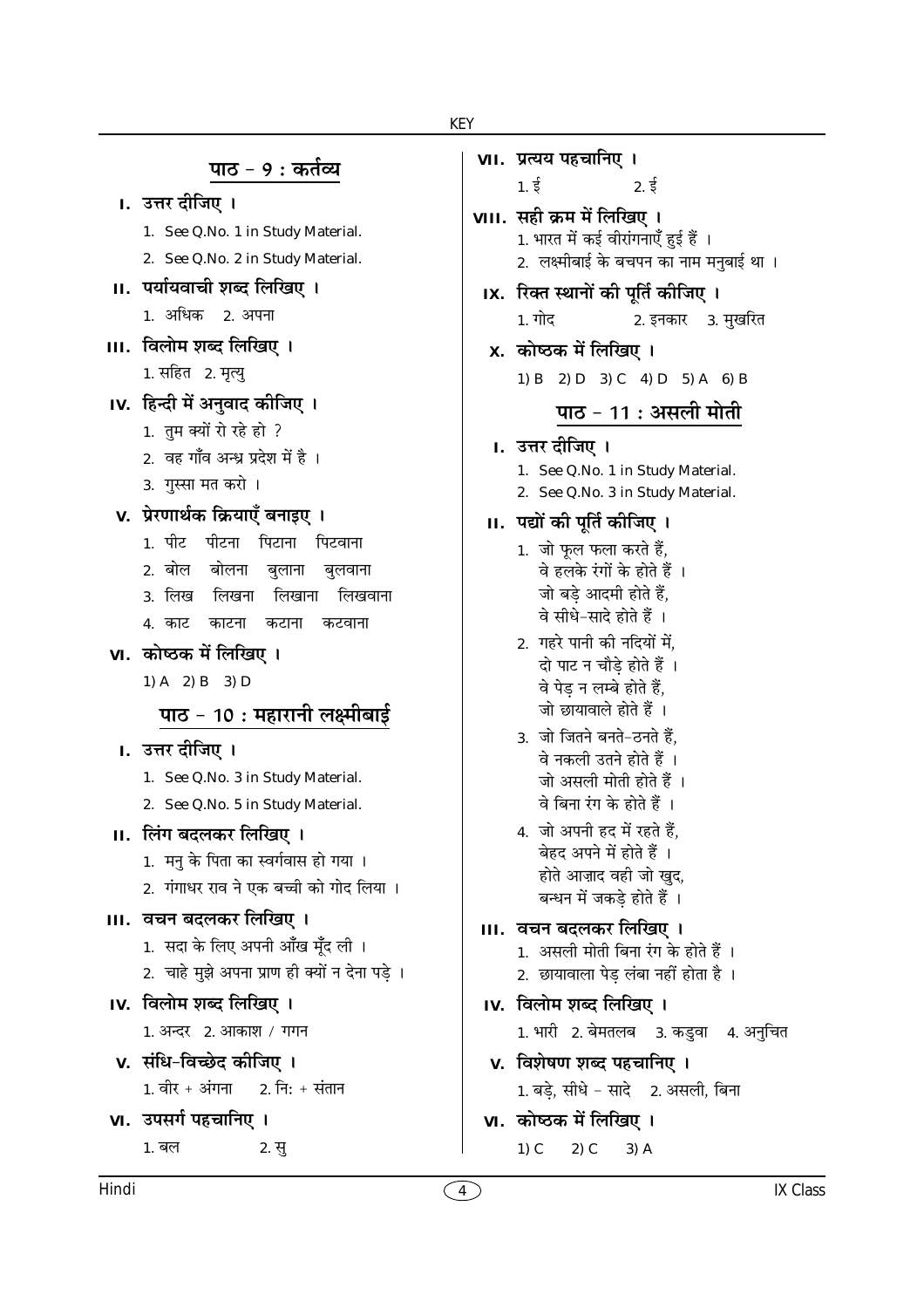पाठ - 12 : अशोक का शस्त्र त्याग ा. उत्तर दीजिए । 1. See Q.No. 1 in Study Material. 2. See Q.No. 3 in Study Material. II. 'हाँ' या 'नहीं' में उत्तर दीजिए । 1. नहीं 2. नहीं 3. हाँ 4. हाँ III. लिंग बदलकर लिखिए । 1. जिस सेना ने तुम्हारी पत्नी की हत्या की है । 2. ये सभी पुरुष हैं । 3. कहाँ है मेरी माता का हत्यारा । IV. वचन बदलकर लिखिए । 1. दुर्ग के फाटक आज भी बन्द हैं । 2. अपनी तलवारें नीचे फेंक दो । v. विलोम शब्द लिखिए । 1. पराजय 2. हार VI. उपसर्ग पहचानिए ।  $1.31$ 2. अप VII. प्रत्यय पहचानिए । पता:  $1.5$  $2.5$ के. प्रसाद, VIII. संधि-विच्छेद कीजिए । नौवीं कक्षा.  $1.$  आत्म + समर्पण  $2.$  नि: + अपराधी IX. कोष्ठक में लिखिए । खम्मम । 1) B 2) D 3) D 4) A 5) C पाठ - 13 : पत्र-लेखन-2 I. उत्तर दीजिए । 1. See Q.No. 2 in Study Material. 2. See Q.No. 5 in Study Material. II. रिक्त स्थानों की पूर्ति कीजिए । 1. पशु, पक्षी और जीव-जंतु 2. मोर 3. मोर 1. का III. 'हाँ' या 'नहीं' में उत्तर दीजिए । 1. नहीं 2. हाँ 3. हाँ IV. विलोम शब्द लिखिए । 1. असुंदर 2. बड़ा 3. दूर 4. रात 5. अदृढ़<br>6. अनेक 7. कम/थोड़ा 8. उजाला v. उचित शब्द चुनकर पूरा कीजिए । 2. करती है 3. पडते हैं  $1.$  जाता है

#### VI. किसी उल्लास यात्रा का वर्णन करते हुए अपने मित्र को पत्र लिखिए ।

विजयवाडा. दिनांक: 19-7-2011.

प्रिय मित्र प्रसाद,

सप्रेम नमस्कार ।

मैं यहाँ कुशल हूँ । आशा है कि तुम भी वहाँ कुशल हो । कुछ दिन पहले मैं अपने सहपाठियों के साथ दिल्ली देखने गया । हम एक सप्ताह वहाँ रहके कल ही लौटकर आए। नई दिल्ली एक सुन्दर और ऐतिहासिक नगर है ।वह हमारे देश की राजधानी है ।

हमने वहाँ, संसद-भवन, राष्ट्रपति-भवन, तीनमूर्ति-भवन, लालकिला, जंतर-मंतर, कतबमीनार और चिडियाघर आदि देखे ।वहाँ की सड़के बहुत लंबी-चौड़ी हैं ।हर रोज, देश-विदेश से दिल्ली देखने हजारों लोग आते हैं । हो सके तो तुम भी एक बार दिल्ली देखने जाओ । सचमुच ही दिल्ली देखने योग्य एक महानगर है ।

```
तम्हारा प्रिय मित्र
```

```
\times \times \timesनौवीं कक्षा.
```

```
क्रमसंख्या 9,
```
प्रगती स्कूल, विजयवाडा ।

वी.वी. निकेतन हाईस्कूल,

### VII. वचन बदलकर लिखिए ।

- 1. मुझे सूचनाएँ मिली हैं ।
- 2. हमने तालियाँ बजाईं ।
- 2. उसमें छिपकली पड़ी हुई थी।

### VIII. लिंग बदलकर लिखिए ।

- 1. हाथिनी दौड रही है ।
- 2. मोरनी सबसे सुन्दर पक्षी है ।
- 2. मैं आपकी आज्ञाकारिणी हूँ ।
- IX. रिक्त स्थानों की पूर्ति कीजिए ।

2 से 3. की

- x. कोष्ठक में लिखिए ।
	- 1) D 2) C 3) A 4) C 5) A

## पाठ - 14 : साइकिल की सवारी

- I. उत्तर दीजिए ।
	- 1. See Q.No. 1 in Study Material.
	- 2. See Q.No. 3 in Study Material.